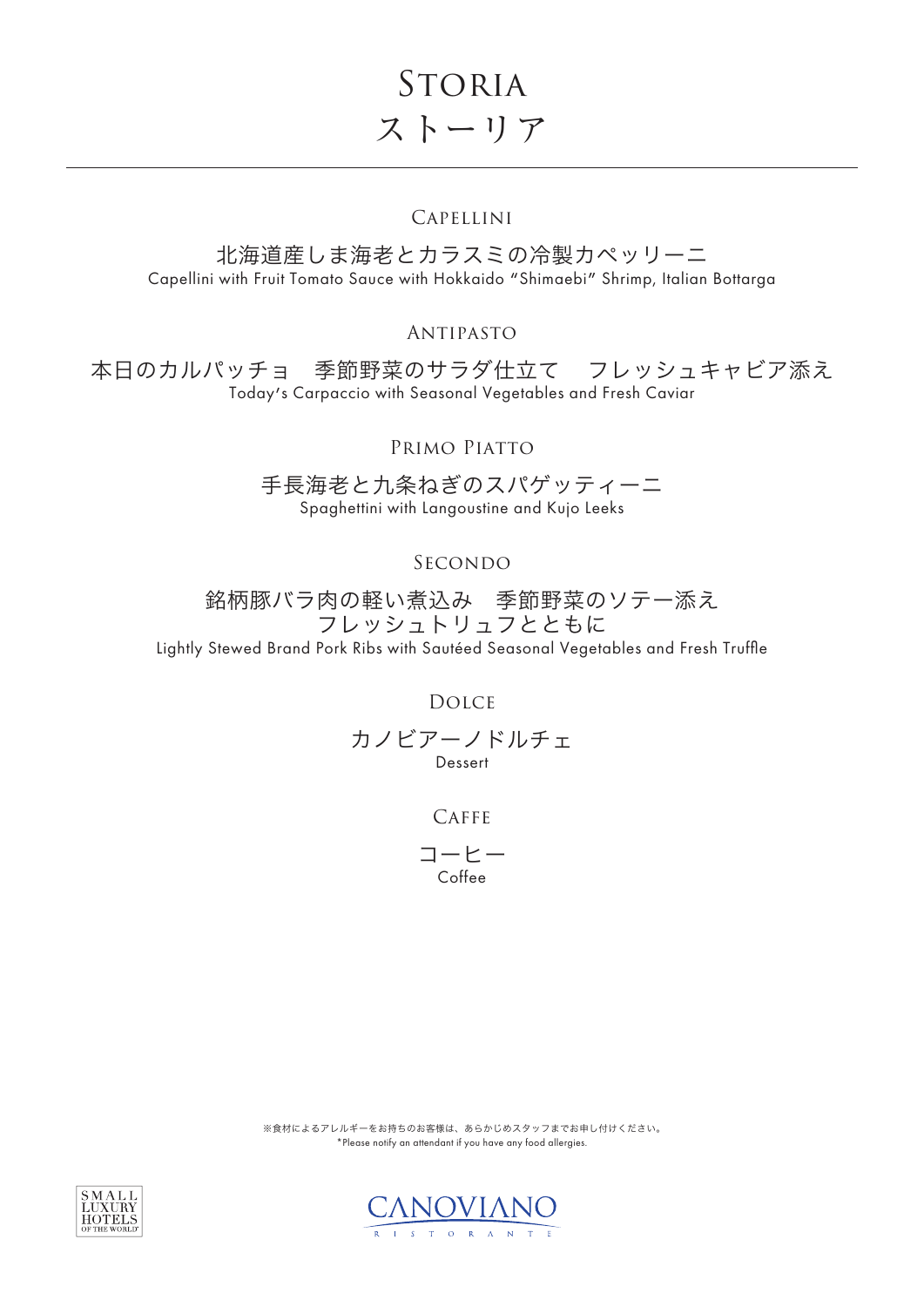# Splendore スプレンドーレ

# Capellini

北海道産しま海老とカラスミの冷製カペッリーニ Capellini with Fruit Tomato Sauce with Hokkaido "Shimaebi" Shrimp, Italian Bottarga

Antipasto

水牛のモッツァレラチーズとフルーツトマト 季節野菜のサラダ仕立て パルマ産生ハムを添えて

Seasonal Fresh Vegetables Salad with Italian Mozzarella Cheese and Parma Prosciutto

# Anticaldo

梅雨穴子と賀茂なすの鉄板焼き バルサミコ風味 Teppanyaki of Conger Eel and Eggplant with Balsamic Flavor

Primo Piatto

手長海老と九条ねぎのスパゲッティーニ Spaghettini with Langoustine and Kujo Leeks

# SECONDO

和牛肉の鉄板焼き ジロール茸のソース 焼き野菜添え Grilled "Wagyu" beef with Girolle Mushroom Sauce and Grilled Seasonal Vegetables

Dolce

カノビアーノドルチェ Dessert

# CAFFE

コーヒー Coffee

※食材によるアレルギーをお持ちのお客様は、あらかじめスタッフまでお申し付けください。 \*Please notify an attendant if you have any food allergies.